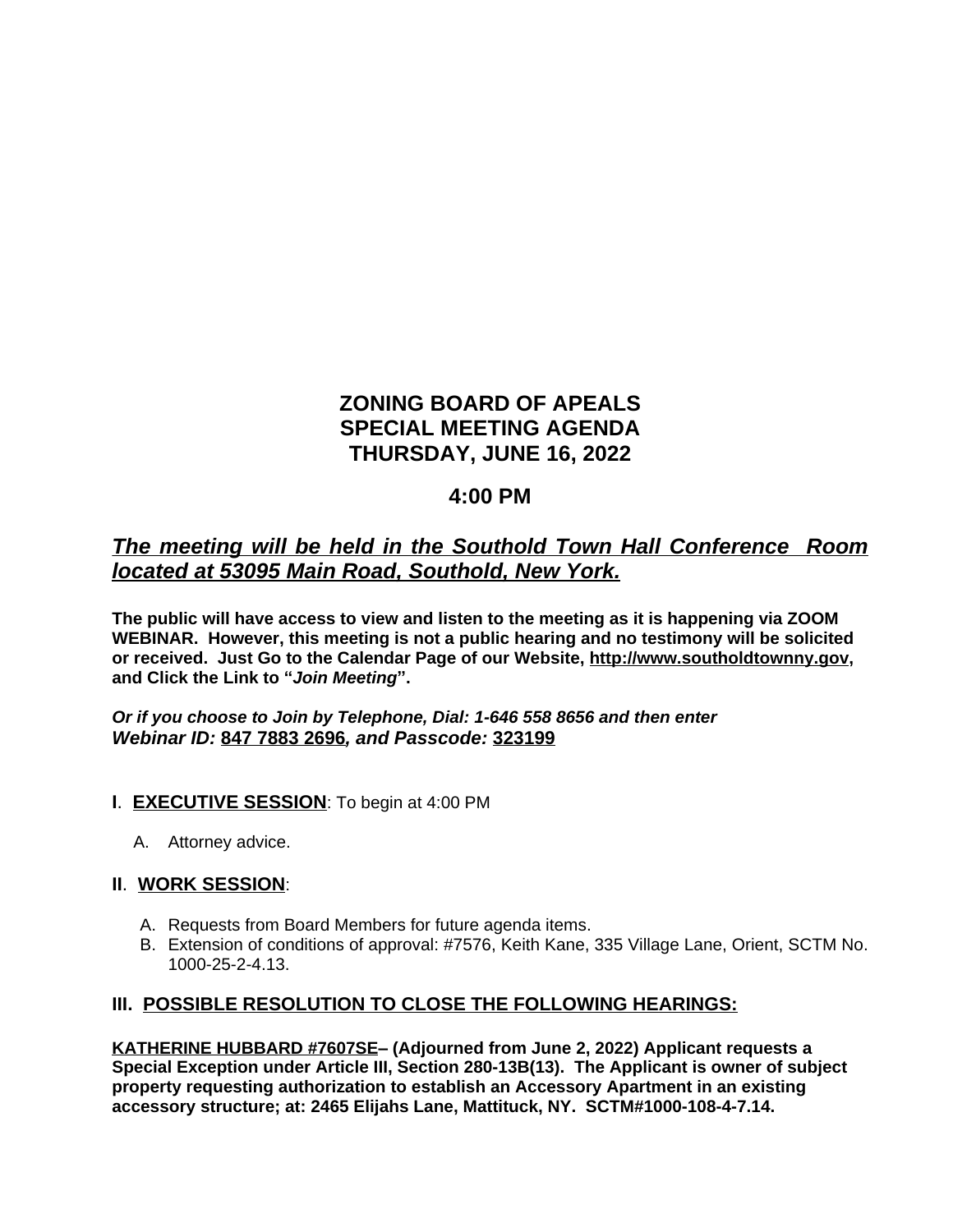## **IV. DELIBERATIONS/POSSIBLE DECISIONS/RESOLUTIONS:**

**MARK RIESENFELD #7620 - Request for a Variance from Article X, Section 280-45C and Building Inspector's December 8, 2021 Notice of Disapproval based on an application for a permit to convert an existing accessory barn to an accessory artist studio/workshop at; 1) the proposed use in the accessory building is not a permitted accessory use; located at 800 Village Lane, Orient, NY. SCTM No. 1000-25-1-15.**

**JENNIFER AND JAMES MAYE #7626 – Request for variances from Article XXIII, Section 280- 123; Article XXIII, Section 280-124; and the Building Inspector's November 30, 2021 Notice of Disapproval based on an application for a permit to legalize "as built" alterations (convert screen porch to living space, new heat, waterside deck) to an existing seasonal cottage known as Cottage No. 1 and legalize "as built" alterations (convert screen porch to living space, new heat) to an existing seasonal cottage known as Cottage No. 2, at; 1) Cottage No. 1 & 2, nonconforming uses shall not be enlarged, reconstructed, or structurally altered or moved unless the use of such buildings are changed to a conforming use; 2) Cottage No. 1, located less than the code required minimum side yard setback of 10 feet; located at: 910 Fleetwood Road, (Adj. to East Creek) Cutchogue, NY. SCTM No. 1000-137-4-22.**

**EMMANUEL AND BARBARA CARAVANOS #7628 – Request for a variance from Article XXIII, Section 280-124; and the Building Inspector's December 16, 2021 Notice of Disapproval based on an application for a permit to construct additions to a single family dwelling; 1) located less than the code required minimum rear yard setback of 50 feet; located at: 3575 Stars Road, East Marion, NY. SCTM No. 1000-22-2-24.**

**KEITH HUGHES AND ELLEN HUGHES #7629 – Request for a Variance from Article IV, Section 280-18; and Building Inspector's December 14, 2021 Notice of Disapproval based on an application for a permit to construct a dormer addition to an existing single family dwelling; 1) located less than the code required minimum front yard setback of 50 feet; located at 1325 Broadwaters Road, Cutchogue, NY. SCTM No. 1000-104-11-8.1.**

**STELLA MALLAS #7633 – Request for Variances from Article III, Section 280-15; Article XXIII, Section 280-124; and Building Inspector's December 15, 2021 Notice of Disapproval based on an application for a permit to demolish and construct a single family dwelling, construct an accessory in-ground swimming pool, construct an accessory garage and legalize an "as built" accessory coop at; 1) dwelling located less than the code required minimum rear yard setback of 50 feet; 2) accessory garage located in other than the code permitted rear yard; 3) swimming pool located in other than the code permitted rear yard; 4) coop located less than the code required minimum rear yard setback of 10 feet; 5) coop located less than the code required minimum side yard setback of 10 feet; located at 420 Summit Drive, Mattituck, NY. SCTM No. 1000-106-2-8.**

**STEVE AND FORTUNE MANDARO #7635 – Request for variances from Article XXIII, Section 280-123; Article XXIII, Section 280-124; and the Building Inspector's December 20, 2021 Notice of Disapproval based on an application for a permit to construct a covered porch and screened in porch addition to an existing seasonal cottage; 1) a non-conforming building containing a non-conforming use shall not be enlarged, reconstructed, or structurally altered**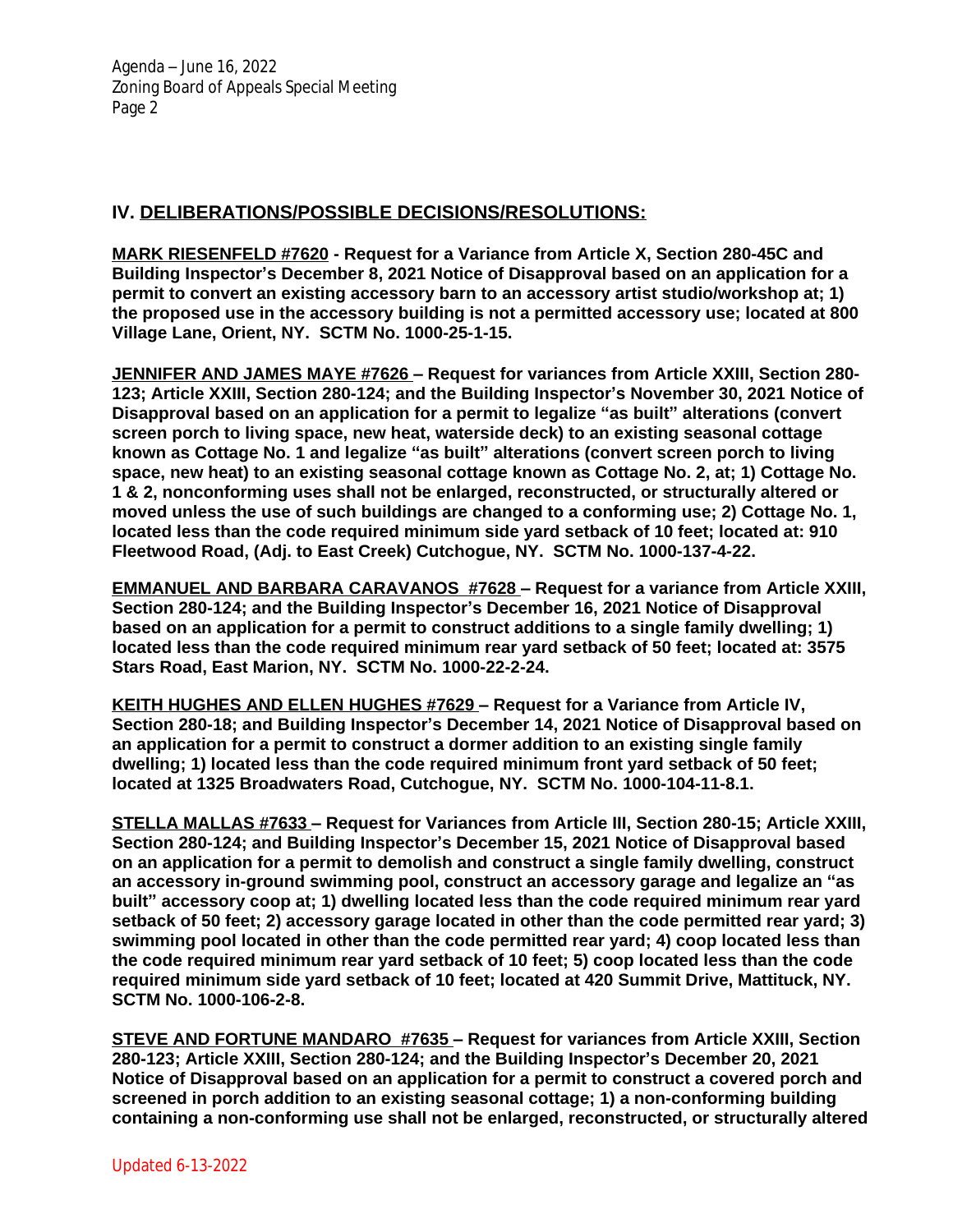Agenda – June 16, 2022 Zoning Board of Appeals Special Meeting Page 3

**or moved, unless the use of such building is changed to a conforming use; 2) located less than the code required minimum primary front yard setback of 35 feet; 3) located less than the code required minimum side yard setback of 10 feet; 4) located less than the code required minimum rear yard setback of 35 feet; 5) more than the code permitted maximum lot coverage of 20%; located at: 2370 Bay Avenue, (Adj. to Gardners Bay) East Marion, NY. SCTM No. 1000-31-16-7.**

**KARIBU, LLC/PASCAL SCHAARY #7638 – Request for variances from Article III, Section 280- 15 and the Building Inspector's December 9, 2021, Amended January 19, 2022 Notice of Disapproval based on an application for a permit to construct an accessory storage shed, construct an accessory hot tub (jacuzzi), and to legalize the conversion of a storage shed into pool house at; 1) hot tub located in other than the code permitted rear yard; 2) storage shed/pool house located in other than the code permitted rear yard; 3) In addition, the applicant seeks to lift the ZBA Condition (File No. 3902) that states that the existing storage shed can only be used for storage purposes and only have electricity; located at: 90 Kimberly Lane, Southold, NY. SCTM No. 1000-70-13-20.20.**

**JOHN M. CARROLL AND M. AMELIA MURPHY #7636 – Request for a variance from Article XXIII, Section 280-124; and the Building Inspector's December 29, 2021 Notice of Disapproval based on an application for a permit to raise and construct additions and alterations to an existing single family dwelling, at; 1) located less than the code required minimum side yard setback of 15 feet; located at: 230 Inlet Lane, (Adj. to Gardiners Bay) Greenport, NY. SCTM No. 1000-43-5-4.**

**JOTAS CORPORATION #7637 – Request for variances from Article X, Section 280-45C(2)(f) (Accessory Uses); Article X, Section 280-46; and the Building Inspector's January 13, 2022 Notice of Disapproval based on an application for a permit to construct additions and alterations to an existing commercial building, at; 1) proposed apartment comprises of more than 50% of the principal building; 2) construction located less than the code required minimum rear yard setback of 25 feet; located at: 1000 Village Lane, Orient, NY. SCTM No. 1000-25-1-18.**

**ANDRIY LOTOTSKYY #7667 – Request for a variance from Article III, Section 280-15; and the Building Inspector's February 23, 2022 Notice of Disapproval based on an application for a permit to construct a single family dwelling, at; 1) located less than the code required minimum front yard setback of 40 feet; located at: 215 Eighth Street, Laurel, NY. SCTM No. 1000-126-1-7.9.**

**SAMUEL AND REBECCA LISSNER #7639 – Request for variances from Article III, Section 280-15; Article XXII, Section 280-116 A(1); and the Building Inspector's November 22, 2021, Amended December 10, 2021 Notice of Disapproval based on an application for a permit to construct additions to an existing single family dwelling and to legalize an as built accessory shed to be converted to a pool house, at; 1) dwelling located less than the code required 100 feet from the top of the bluff; 2) shed located less than the code required 100 feet from the top of the bluff; 3) shed located less than the code required minimum side yard setback of 15 feet; located at: 3925 Soundview Avenue, (Adj. to Long Island Sound) Mattituck, NY. SCTM No. 1000-94-3-1.10.**